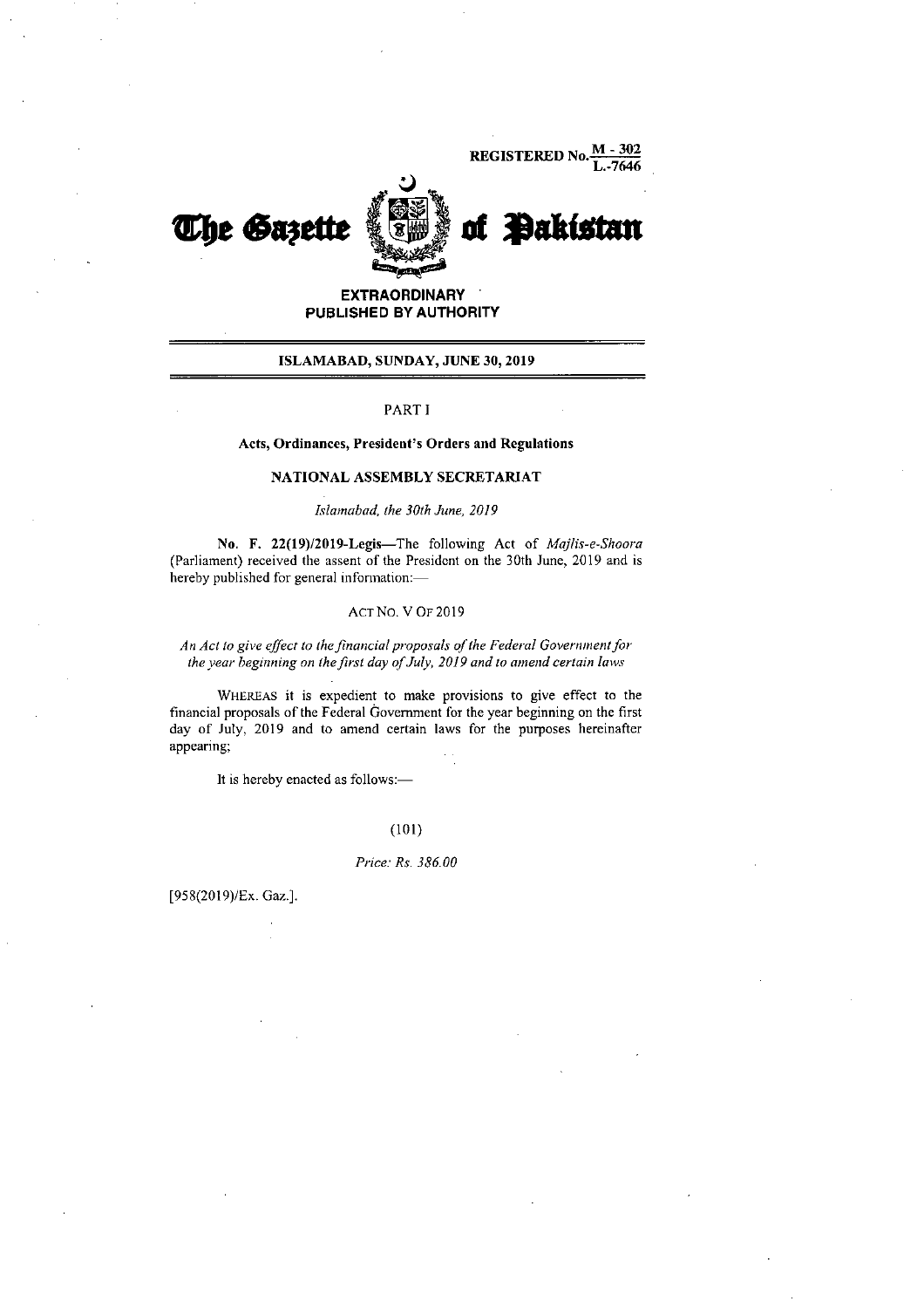Short title and commencement.—(1) This Act may be called the 1. Finance Act, 2019.

(2) It shall, unless specified otherwise, come into force on the first day of July, 2019 except clause 17 which shall come into force at once.

 $2.$ Amendments of Stamp Act, 1899 (II of 1899).—In the Stamp Act, 1899 (II of 1899), as in force in the Islamabad Capital Territory,—

(a) after section 27, the following new section shall be inserted, namely:—

"27A Valuation of immovable property.—(1) Where any instrument chargeable with ad valorem duty under Articles 23,31 or 33 of Schedule-I relates to an immovable property, the value of the immovable property shall be calculated according to the valuation table notified by the district collector in respect of immovable property situated in the locality.

Where an instrument, mentioned in sub-section (1),  $(2)$ relates to immovable property consisting of land and structure, it shall state the value of the land and structure separately and the value of the structure stated in the instrument shall, subject to the provisions of this Act, be accepted.

Where the value of immovable property stated in an  $(3)$ instrument to which sub-section (1) applies is more than the value fixed according to the valuation table, the value declared in the instrument shall be accepted as value for the purposes of stamp duty.

 $(4)$ Where the value given in the valuation table notified under sub-section (1), when applied to any immovable property, appears to be excessive, the deputy commissioner or commissioner (revenue) or any other person notified by the Government for this purpose may, on application made to him by the aggrieved person, determine its correct value and for that purpose the provisions of sections 31 and 32 shall apply as nearly as possible.", and

(b) for Schedule I, the following shall be substituted, namely:—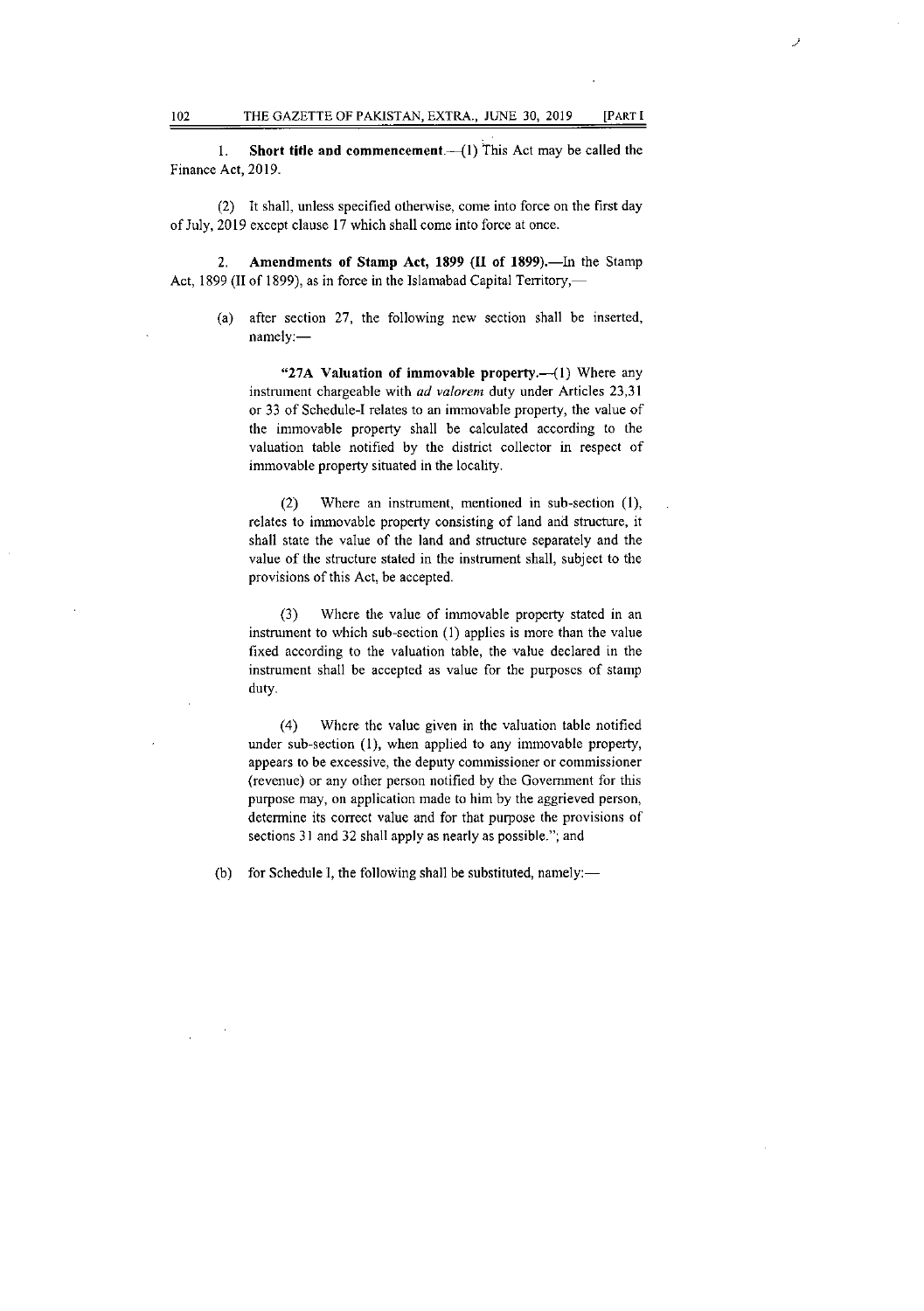18. Enactment of Public Finance Management Act, 2019.—There is hereby enacted the Public Finance Management Act, 2019, in the manner as follows:—

AN

#### ACT

*to strengthen management qfpublic,finances with the view to improving definition and implementation of fiscal policy for better macroeconomic management, to clarify institutional responsibilities related to financial management, and to strengthen budgetaty management;* 

WHEREAS matters mentioned above are pivotal for reducing public debt and management of public finances;

AND WHEREAS as defined under Article 79 of the Constitution of the Islamic Republic of Pakistan, it is expedient to provide for regulating the custody of the Federal Consolidated Fund, the payment of moneys into that Fund, the withdrawal of moneys therefrom, the custody of other moneys received by or on behalf of the Federal Government, their payment into, and withdrawal from, the Public Account of the Federation, and all matters connected with or ancillary thereto;

AND WHEREAS to give elaborate mechanism of public finance management as envisaged in Articles 78 to 88, 118 to 127 and 160 to 171 of the Constitution and to guide budgetary management processes, financial and fiscal controls, cash and banking arrangements, and financial oversight of public entities;

It is hereby enacted as follows:—

#### CHAPTER I

# PRELIMINARY

1. Short title, application and commencement.—(1) This Act may be called the Public Finance Management Act, 2019.

(2) It shall apply to all matters of the Federal Consolidated Fund and Public Account of the Federation and all other matters of the Federal Government connected with or ancillary thereto.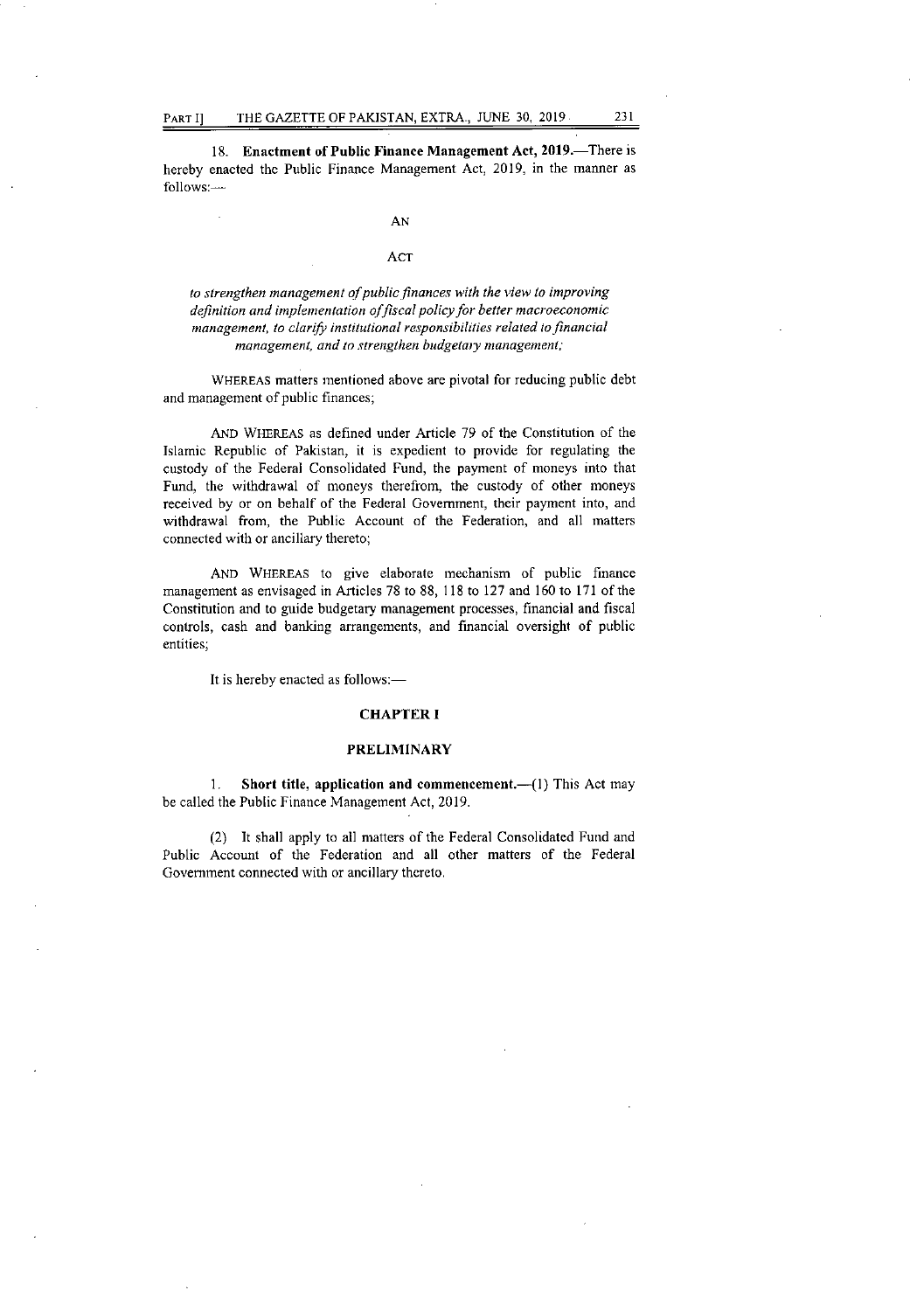(3) It shall come into force at once.

2. Definitions.—In this Act, unless there is anything repugnant in the subject or context,—

- "appropriation" means the , assignment to meet specified  $(a)$ expenditure of funds at the disposal of the assigning authority;
- $(b)$ "Auditor-General" means Auditor-General of Pakistan appointed under Article 168 of the Constitution;
- "authorization of expenditure" means payments and withdrawals  $(c)$ from the Federal Consolidated Fund and Public Account of the Federation against approved budgetary provisions deemed to be duly authorized unless it is specified in the schedule of authorized expenditure;
- "bank" means the State Bank of Pakistan or any office or agency of  $(d)$ the State Bank of Pakistan and includes any bank acting as an agent of the State Bank of Pakistan in accordance with the provisions of the State Bank of Pakistan Act, 1956 (XXXIII of 1956);
- "commitment" means an obligation to make a future payment, the  $(e)$ funds for which are reserved against the allocated budget of an entity;
- "constitution" means the Constitution of the Islamic Republic of  $(f)$ Pakistan;
- "Controller General of Accounts" means the person appointed (g) under the Controller General of Accounts (Appointment, Functions and Powers) Ordinance, 2001 (XXIV of 2001);
- $(h)$ "contingent liability" means a financial liability that may arise or come into being if one or more events occur;
- "Federal Consolidated Fund" means the Federal Consolidated  $(i)$ Fund of the Government of Pakistan created under Article 78 of the Constitution;
- "financial propriety" means the compliance of law, rules,  $(i)$ regulations, maintaining high standard of prudence, vigilance, due diligence and ensuring value for money while incurring expenditure and collecting government receipts;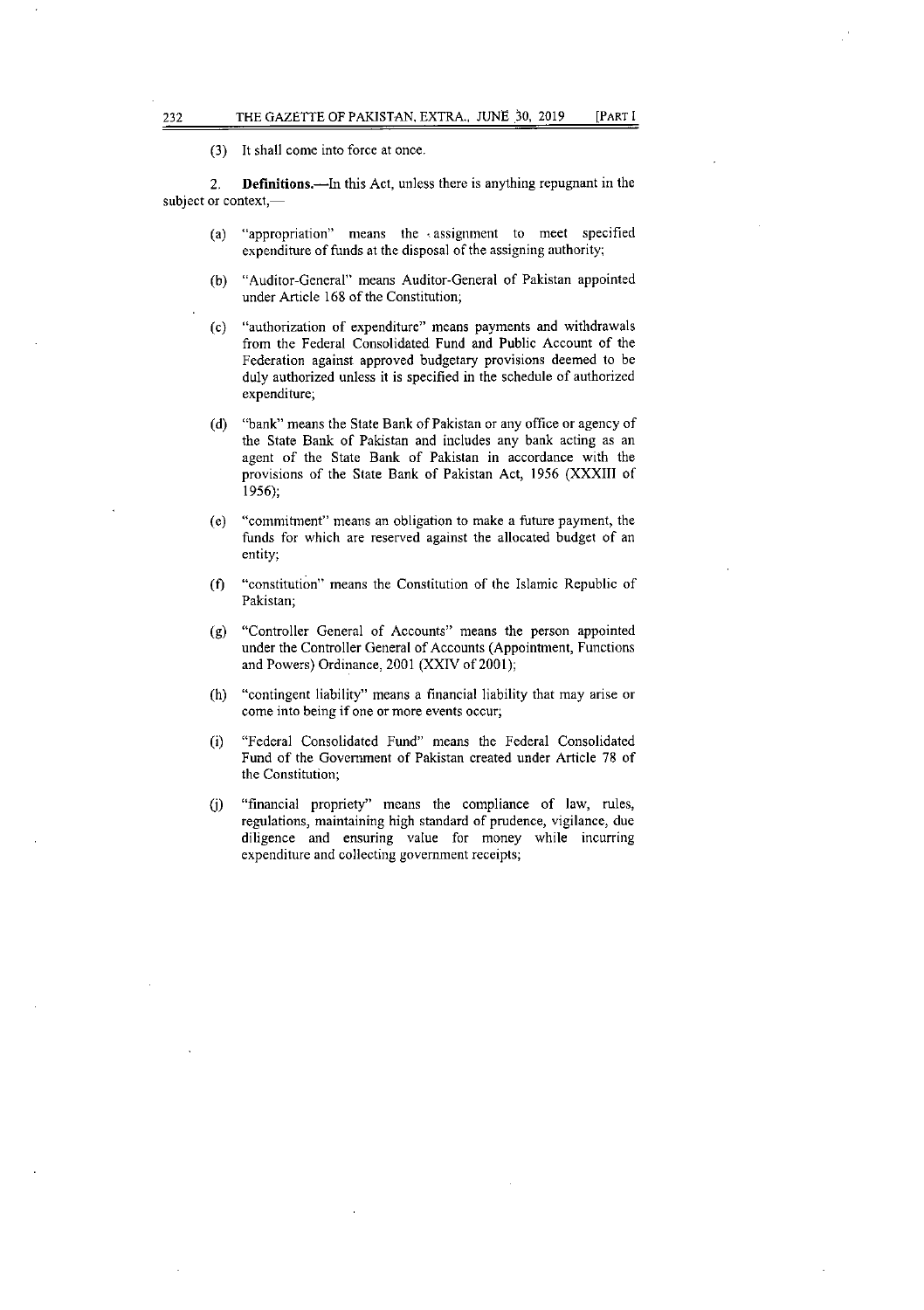- (k) "financial year" means the financial year as defined under Article 260 of the constitution;
- (I) "Government" means the Federal Government;
- (m) "medium-term" means budgetary estimates for a rolling three-year budgetary horizon. This includes current estimates, which are to be appropriated by Parliament, and two additional or "outer" years' estimates;
- "outcomes" means the effects of outputs on targeted audience;  $(n)$
- "outputs" means service delivered;  $\circ$
- "prescribed" means prescribed by rules;  $(p)$
- "principal accounting officer" means the secretary of a Division or  $(q)$ any official notified as principal accounting officer, responsible for exercising financial propriety in management of public funds and having accountability to Parliament for the economic, efficient and effective use of resources.

*Explanation.—The* term "secretary" shall include the secretary general, principal secretary, secretary or acting secretary to the Government of Pakistan in charge of a division and where there is no secretary, the additional secretary or joint secretary in charge of a division;

- "Public Account" means the Public Account of the Federation as  $(r)$ defined under Article 78(2) of the Constitution;
- "public moneys" mean the moneys forming part of the Federal  $(s)$ Consolidated Fund and the Public Account of the Federation;
- "public servant" means a public servant within the meaning of  $(t)$ section 21 of the Pakistan Penal Code (Act XLV of 1860);
- "re-appropriation" means transfer of funds from one head of  $(u)$ account of appropriation to another such head of account;
- "supplementary grant" means budget grant within the meaning of  $(v)$ Article 84 of the Constitution;
- (w) "technical supplementary grant" means surrender of funds from one budget grant and budget authorization in another grant. Technical supplementary grant shall not result in increase of overall govemment expenditure;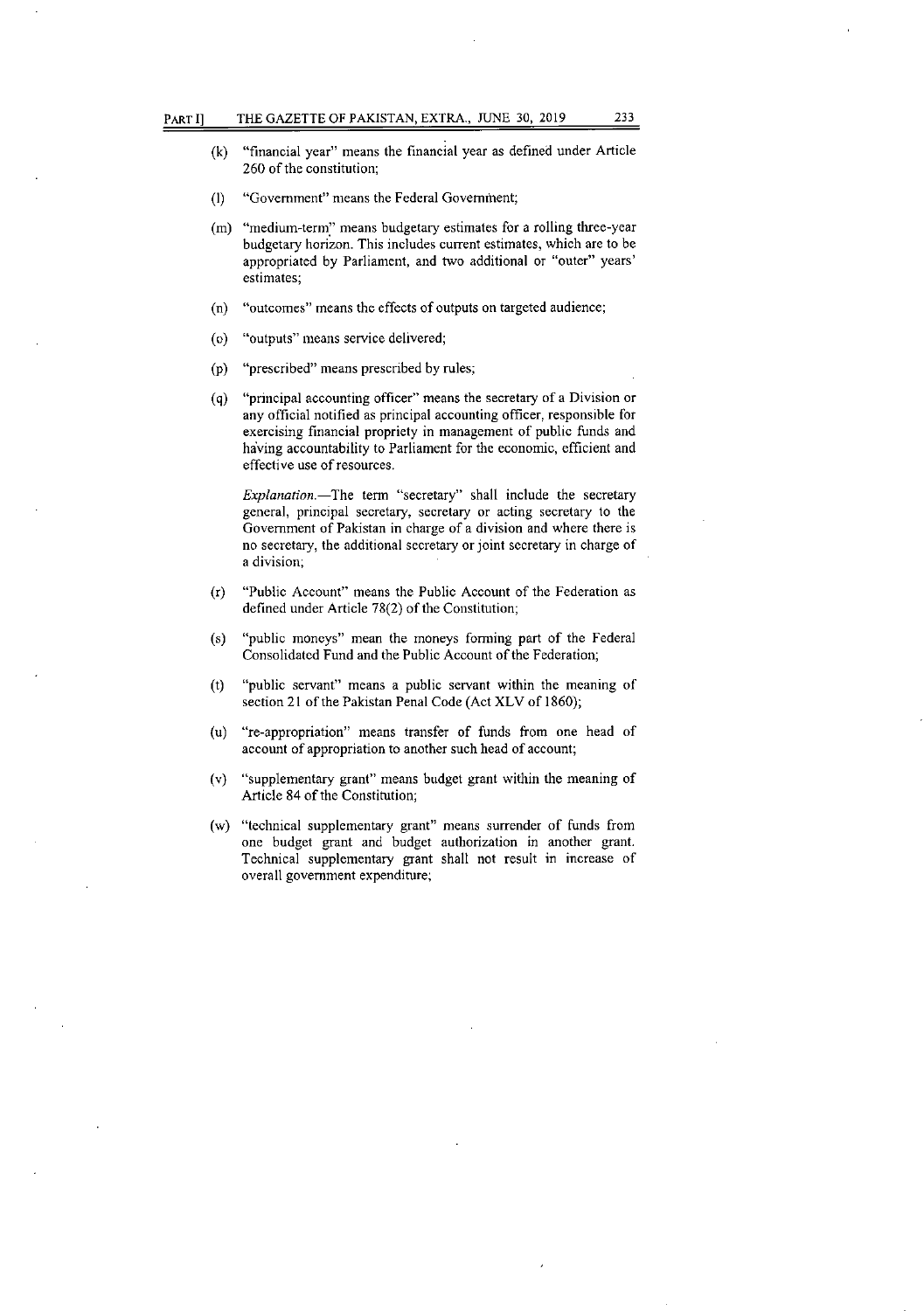- (x) "tax expenditure" means the revenue which Government foregoes through the provisions of tax laws that allows deductions, exclusions or exceptions from the taxpayer's taxable expenditure income or investment, deferral of a tax liability or preferential tax rates;
- (31) "treasury single account" means a banking arrangement for the consolidation of government financial resources in one bank account or multiple bank accounts linked to one main account through which the government transacts all its receipts and payments; and
- (z) "voted expenditure" means expenditure other than the charged expenditure specified in the annual budget statement referred to in Article 82(2) of the Constitution.

#### CHAPTER II

### BUDGET MANAGEMENT

# BUDGET PREPARATION AND PRESENTATION

3. Budget strategy paper.—(l) The Federal Government shall approve the budget strategy paper containing quantified macroeconomic and fiscal projections for the medium-term by fifteenth of March of each year. It shall be published as well as placed on the Finance Division's official website. The paper shall indicate strategic priorities of the Government revenue and spending policies and specify indicative levels of spending in various Ministries and Divisions. Upon approval of the paper, the Finance Division shall issue indicative budget ceilings to Ministries and Divisions.

The Minister for Finance shall discuss the budget strategy paper with Standing Committees responsible for Finance and Revenue in the Senate and the National Assembly.

The Federal Government may extend the deadline mentioned in sub-section (1) in case of extreme requirement.

4. Annual Budget Statement.- (1) The Federal Government shall, in respect of every financial year, cause to be laid before the National Assembly, Annual Budget Statement consistent with Articles 80 and 81 of the Constitution including a statement of the purpose and estimates divided into detailed items for each demand for grant.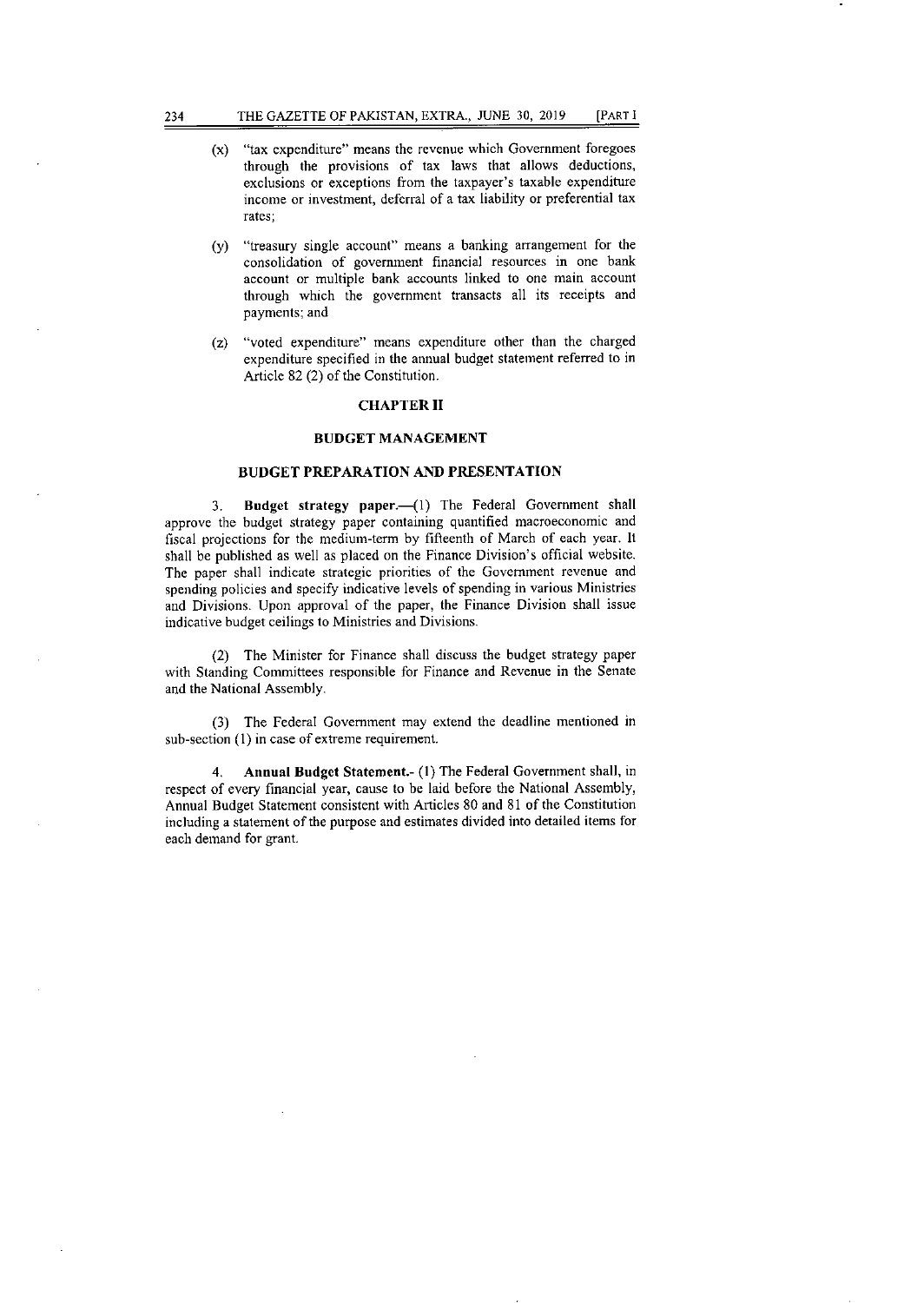Each Demand for grant may indicate budget estimates of the ensuing year, initial budget estimates and revised estimates of outgoing year and provisional actual expenditure of year prior to outgoing year.

The Annual Budget Statement shall also contain-

statement of contingent liabilities of the Federal Government; and  $(a)$ 

statement of fiscal risks.  $(b)$ 

Plan based Government's expenditure estimates.—All  $5<sub>1</sub>$ government expenditures, whether from a recurrent or development demand for grant, shall be based on well-defined plans.

Grant-in-aid.—The Federal Government may approve grant-in-6. aid for individual, public and private institutions, local bodies and other nonpolitical institutions and associations as it may consider appropriate in the manner as may be prescribed.

Receipt of grants by the Government.—(1) Grants made to the 7. Government by a foreign Government or by any other person shall be received by the Economic Affairs Division and Finance Division on behalf of the Government.

(2) The Finance Division shall, in collaboration with representatives of donors, reach agreements and issue instructions concerning the management of such grants.

Tax expenditure.—The Federal Government shall, in respect of  $8$ every financial year cause to be laid before the National Assembly, Finance Bill consistent with Article 73 of the Constitution including a statement of estimated tax expenditure of the Federal Government.

9. Performance based budget.—(1) The Federal Government shall, in respect of every financial year, cause to be laid before the National Assembly a medium-term performance based budget along with the Annual Budget Statement.

(2) For each principal accounting officer, the medium-term performance based budget may include policy and goals, past and future expenditure, outputs and outcomes and related performance indicators and targets.

Changes in schedule of authorized expenditure.- If in respect of any financial year it is found—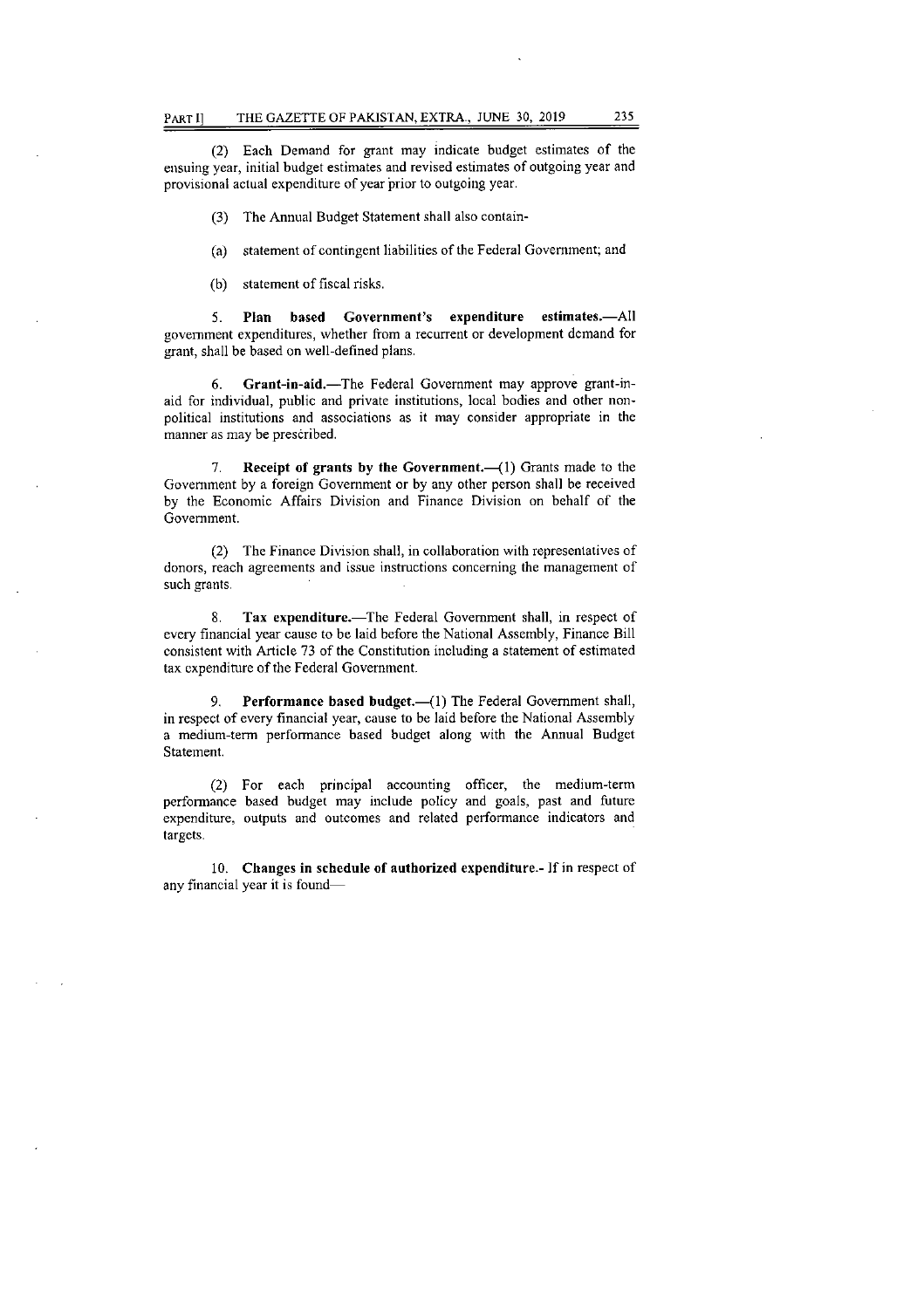- that the amount authorized to be expended for a particular service  $(a)$ for the current financial year is insufficient, or that a need has arisen for expenditure upon some new service not included in the Annual Budget Statement for that year; or
- (b) that any money has been spent on any service during a financial year in excess of the amount granted for that service for that year,

the Federal Government shall have power, as prescribed, to authorize expenditure from the Federal Consolidated Fund, whether the expenditure is charged by the Constitution upon that Fund or not, and shall cause to be laid before the National Assembly Supplementary Budget Statement or, as the case may be, an Excess Budget Statement, setting out the amount of that expenditure, and the provisions of Articles 80 to 83 shall apply to those statements as they apply to the Annual Budget Statement.

11. Re-appropriation of funds.—Principal accounting officers may sanction, at any time before the close of the financial year, re-appropriation of funds from one expenditure item to another within a budget grant in the manner as may be prescribed.

12. Surrender of savings.—(1) All Ministries and Divisions, their attached departments and sub-ordinate offices and autonomous organizations shall surrender to the Finance Division at least twenty-five days before the presentation of the budget in the National Assembly, all anticipated savings in the grants or assignment accounts or grant-in-aid controlled by them.

(2) The Finance Division shall communicate the acceptance of such surrenders before close of the financial year and where requirement is justified, shall provide for equivalent amount in the next financial year budget.

#### CHAPTER III

## DEVELOPMENT PROJECTS AND MAINTENANCE AND USE OF PUBLIC ASSETS

Classification of development projects.—Projects defined in public sector development programme shall be classified as:—

(a) core projects in national infrastructure requiring complex planning, design and implementation procedures. The Planning Commission shall designate projects as such in accordance with the criteria notified in official Gazette; and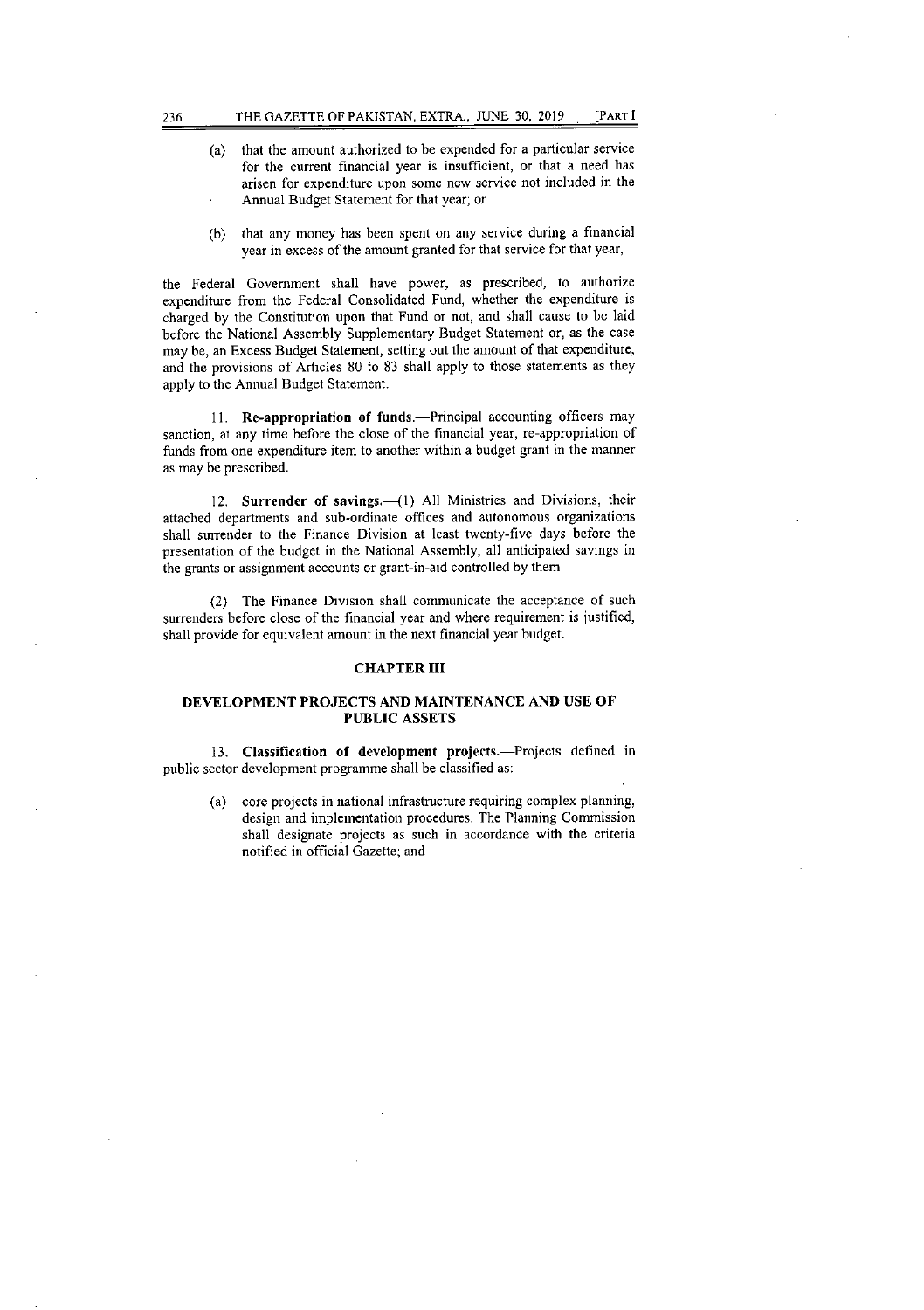(b) sectoral projects, projects undertaken by specific sectors, Ministries and Divisions which are required to enhance the development of that sector or Ministry or Division and do not fall under the above category of core projects.

14. Preparation of development projects.-(1) All development projects shall be prepared in conformity with procedures, processes and templates defined by the Planning Commission.

(2) Cost and benefit analysis and risk assessment of all development project proposals, in excess of a threshold size prescribed by the Planning Commission, shall be undertaken.

Quality assurance.—Development project proposals which exceed in their total cost thresholds defined by the Planning Commission shall be subject to quality assurance. Such quality assurance shall be undertaken by an individual/body which is independent of the sector/Ministry/Division that has initiated the preparation of the development project proposal.

Technical approval.—(1) All development project proposals shall be subject to a technical approval process. Technical approval shall only be granted to projects which are compliant with the standards and procedures set by the Planning Commission.

(2) Findings and recommendations of the independent quality assurance reports and cost and benefit analysis and risk assessment, where required as per sub-section (2) section 14, shall be taken into account by these forums while considering the development project proposals.

17. Inclusion of development projects in demands for grants.—(1) No development project shall be considered for inclusion in demands for grants that has not been granted technical approval.

(2) No development project shall be considered for inclusion in demands for grants unless it is provided with a budget allocation for the coming year which fully reflects the proposed project cost for each year.

18. Monitoring and evaluation of development projects.--(1) Development projects shall be subject to the following forms of monitoring and evaluation, namely:—

monitoring of progress during implementation;

(b) evaluation of the project on completion; and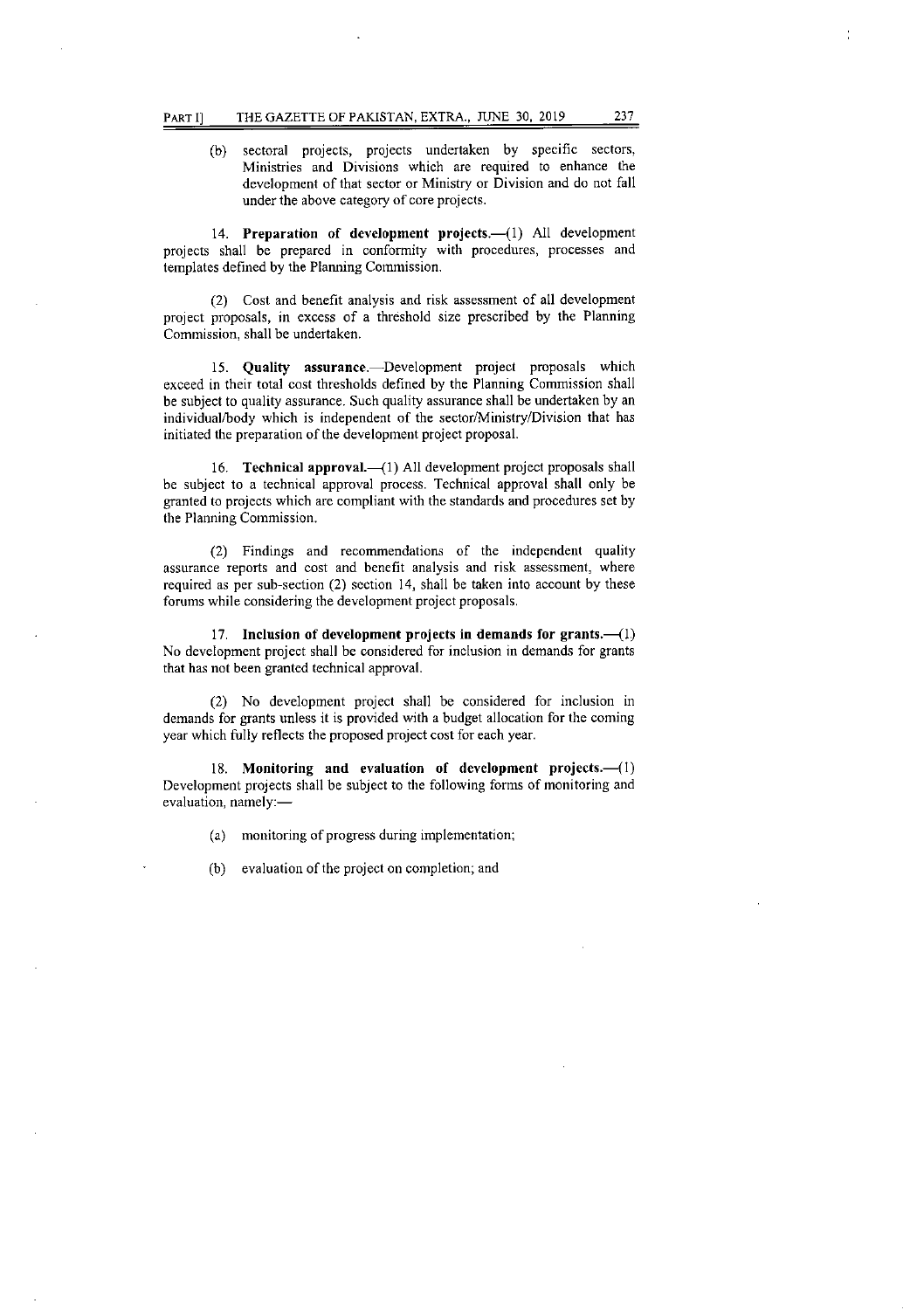(c) in case of the projects with a total cost exceeding a threshold to be set by the Planning Commission, an independent impact assessment within five years after completion of the projects.

(2) Timelines, forms and formats and guidance on conducting monitoring and evaluation and reporting shall be as may be prescribed.

19. Budgetary provision for maintenance of assets.—(1) Every Ministry and Division shall include in its demands for grants adequate funds dedicated for operation and maintenance of the physical infrastructure assets under its supervision.

(2) The Planning Commission shall define adequacy requirements for different categories of physical infrastructure expressed as the ratio of the annual provision for maintenance and the current market value of the asset.

20. Utilization of public assets.—(1) Principal accounting officers shall ensure that the maximum possible returns are achieved on each and every asset falling under the oversight of the Ministry and Division.

The returns on a public asset may include utilization of the asset for delivery of one or more public services or a financial return accruing to the Government from utilization of the potential of the asset.

With a view to achieving the maximization of returns on public assets, government may establish sovereign wealth funds through an Act of Parliament. The objective of a sovereign wealth fund is to act as a holding institution for public assets, which is capable of bringing to bear sound management and exploitation of opportunities for the maximization of returns from the public assets.

### CHAPTER IV

# CONTROL OF PUBLIC FINANCE CONSOLIDATED FUND AND PUBLIC ACCOUNT

21. Federal Consolidated Fund.—(1) All Ministries and Divisions, their attached departments and subordinate offices and all public entities if so required by their statutes, shall arrange remittance in the Federal Consolidated Fund, without delay, of all revenues including all grants received by the Federal Government, all loans raised by the Government and all moneys received by it in repayment of any loan and all other moneys into the Public Account of the Federation as required under Article 78 of the Constitution.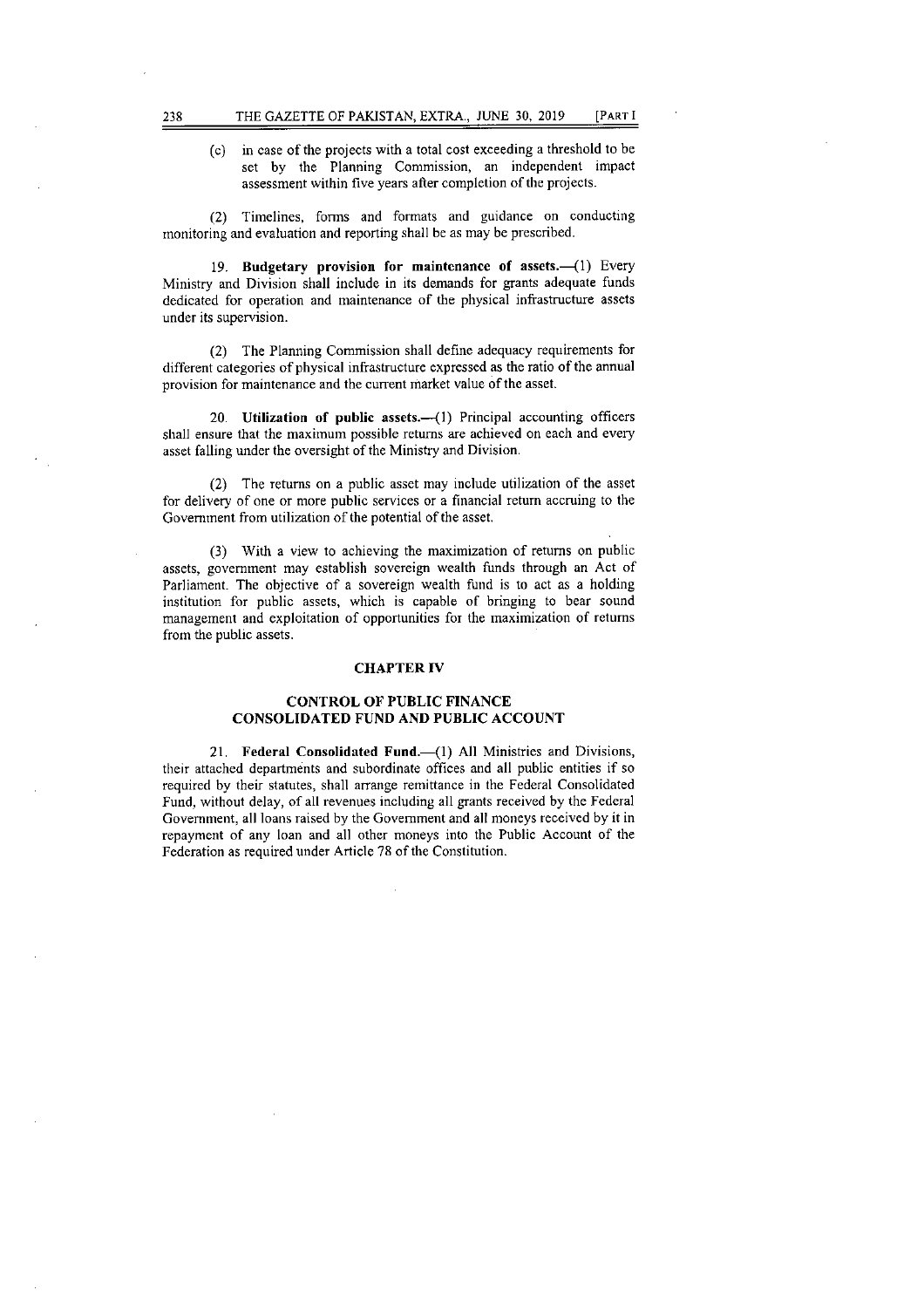(2) All loans or grants made to the Federal Government by a foreign government or otherwise shall be remitted to the Federal Consolidated Fund and the Controller General of Accounts shall be responsible for its proper accounting.

22. Custody of the Federal Consolidated Fund and Public Account of the Federation.—The operation of the Federal Consolidated Fund and the Public Account of the Federation shall vest in the Finance Division under the overall supervision of the Federal Government.

23. Expenditure from Federal Consolidated Fund.—(1) No authority shall incur or commit any expenditure or enter into any liability involving expenditure from the Federal Consolidated Fund and Public Account of the Federation until the same has been sanctioned by a competent authority duly empowered and the expenditure has been provided for the financial year through—

- schedule of authorized expenditure; or
- supplementary grant and technical supplementary grant as per  $(b)$ Article 84 of the Constitution; or
- re-appropriation as per section 10.

No authority shall transfer public moneys for investment or deposit from government account to other bank account without prior approval from the Federal Government.

Every grant approved by the National Assembly for a financial year and every other authority or sanction issued under this Act in respect of a financial year, shall lapse and cease to have any effect at the close of that financial year.

24. Withholding of authorized appropriations.—The Finance Division may, with the prior approval of the National Assembly, suspend, withdraw, limit or place conditions on any budget appropriation or other authority issued by it if the Finance Division is satisfied that such action is required by reason of a financial exigency or is in the public interest.

25. Excess expenditure.—(1) The expenditure in excess of the amount of budget grant as well as the expenditure not falling within the scope or intention of any budget grant, unless regularized by a supplementary grant, shall be treated as excess expenditure.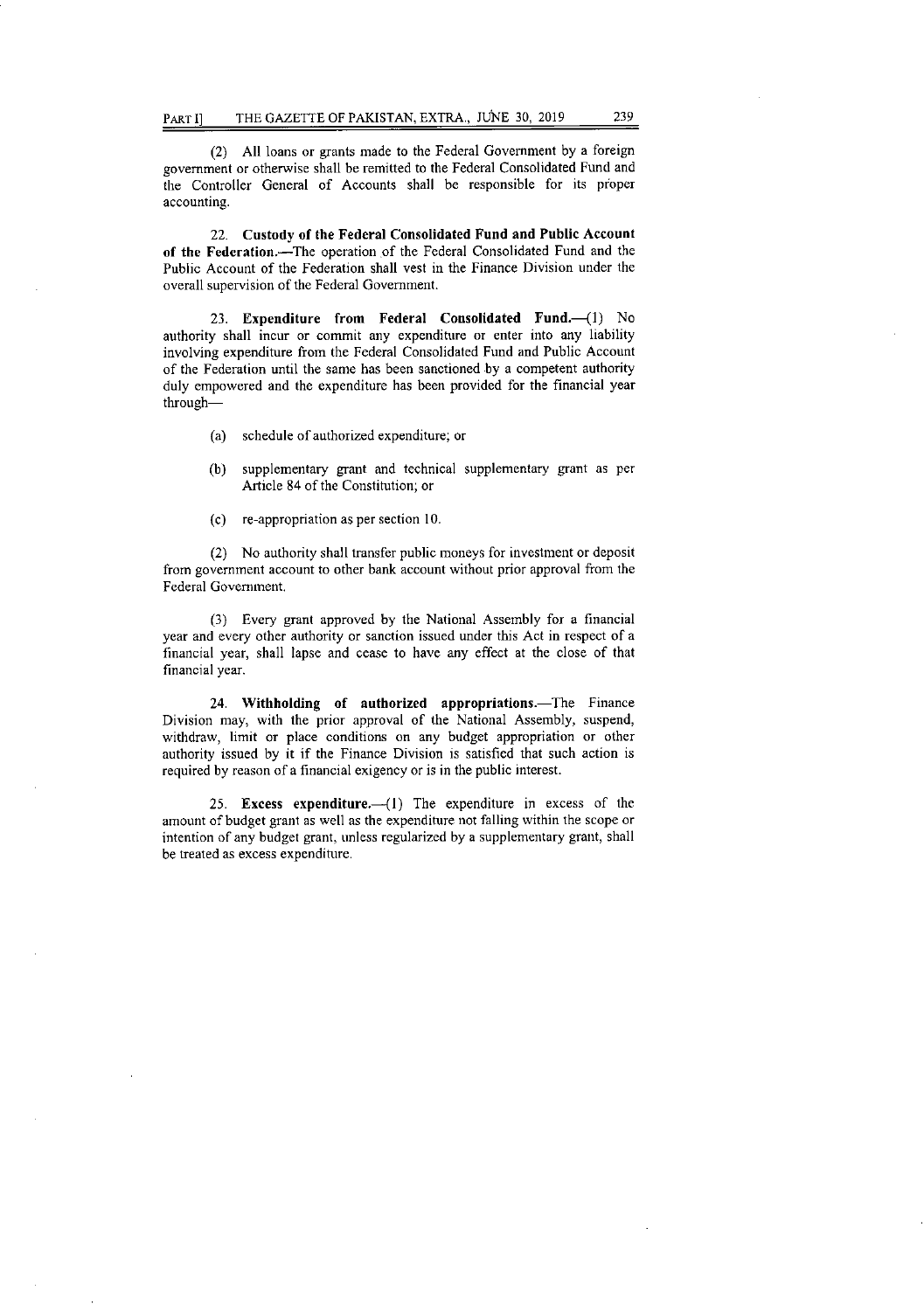(2) Excess expenditure shall not become a charge against the Federal Consolidated Fund except when—

- The National Assembly approves an additional amount equivalent to overspending as a direct charge against the Federal Consolidated Fund as voted or charged expenditure; or
- (b) it decides
	- to recover the excess expenditure from the public servants who are found to be involved to incur such an expenditure. In this case, the Finance Division may take appropriate measures; or
	- to take disciplinary proceedings against the principal  $(ii)$ accounting officer.

(3) If the Public Accounts Committee recommends the excess expenditure to stand as a charge to Federal Consolidated Fund, then it shall be included in the statement of excess expenditure required under Article 84 of the Constitution.

26. Commitment control system.—The Finance Division in consultation with the Auditor General shall approve and issue guidelines related to annual and multi-annual commitment control systems.

27. Delegation of financial powers.—The Finance Division shall approve regulations for the delegation of financial powers based on the following principles, namely:—

- financial powers accorded to the principal accounting officers  $(a)$ balance financial authority with responsibility for financial propriety as per the applicable financial rules and regulations;
- financial powers are accorded with the view to enhance public service delivery; and
- allowing the principal accounting officers to delegate financial  $(c)$ powers to sub-ordinate officials. The delegation shall not diminish the responsibility and accountability of the principal accounting officers.

28. Chief finance and accounts officer.—To assist principal accounting officers in financial management, there shall be chief finance and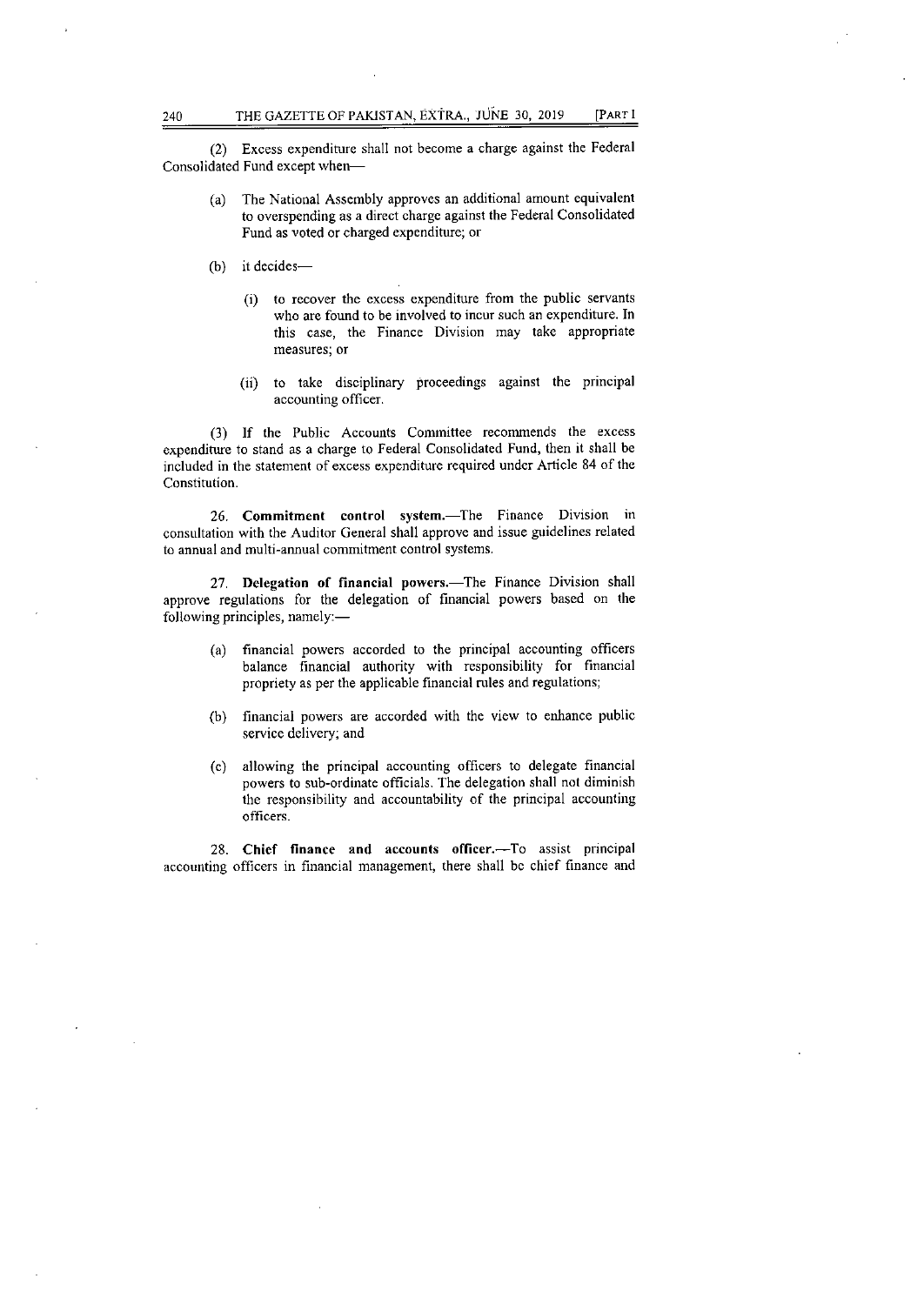accounts officer positioned in Ministries and Divisions and financial advisers' organization shall stand disbanded.

Chief internal auditor.—Within a period not exceeding twelve months from the date of commencement of this Act, the position of chief internal auditor shall be created who shall work under direct supervision of principal accounting officer. Appointment, roles and responsibilities of chief internal auditors shall be as may be prescribed under the Civil Servant Act, 1973 (LXXI of 1973) and in consultation with the Auditor-General.

#### CHAPTER V

### TREASURY MANAGEMENT

Cash management.—(l) The Finance Division, with the approval of the Federal Government, shall notify policy and rules under this Act to prescribe an effective cash management system for all public entities and special purpose funds leading to treasury single account. Fundamental principles and objectives of such policy and rules shall be—

(a) to anticipate cash needs of Government;

for—

- to ensure availability of cash when it is required;  $(b)$
- to manage cash balance in the Government bank accounts  $(c)$ effectively; and
- to neutralize impact of the Government's cash flows on the  $(d)$ domestic banking sector.
- (2) The policy and rules under this section, inter alia, shall provide
- $(a)$ establishing institutional and administrative arrangements needed to manage an effective cash management system;
- $(b)$ availability of funds in accordance with schedule of authorized expenditure or supplementary grant;
- $(c)$ availability of foreign exchange, where required, from within the allocation of foreign exchange sanctioned for the Ministry and Division concerned;
- (d) placement of all public moneys into the treasury single account;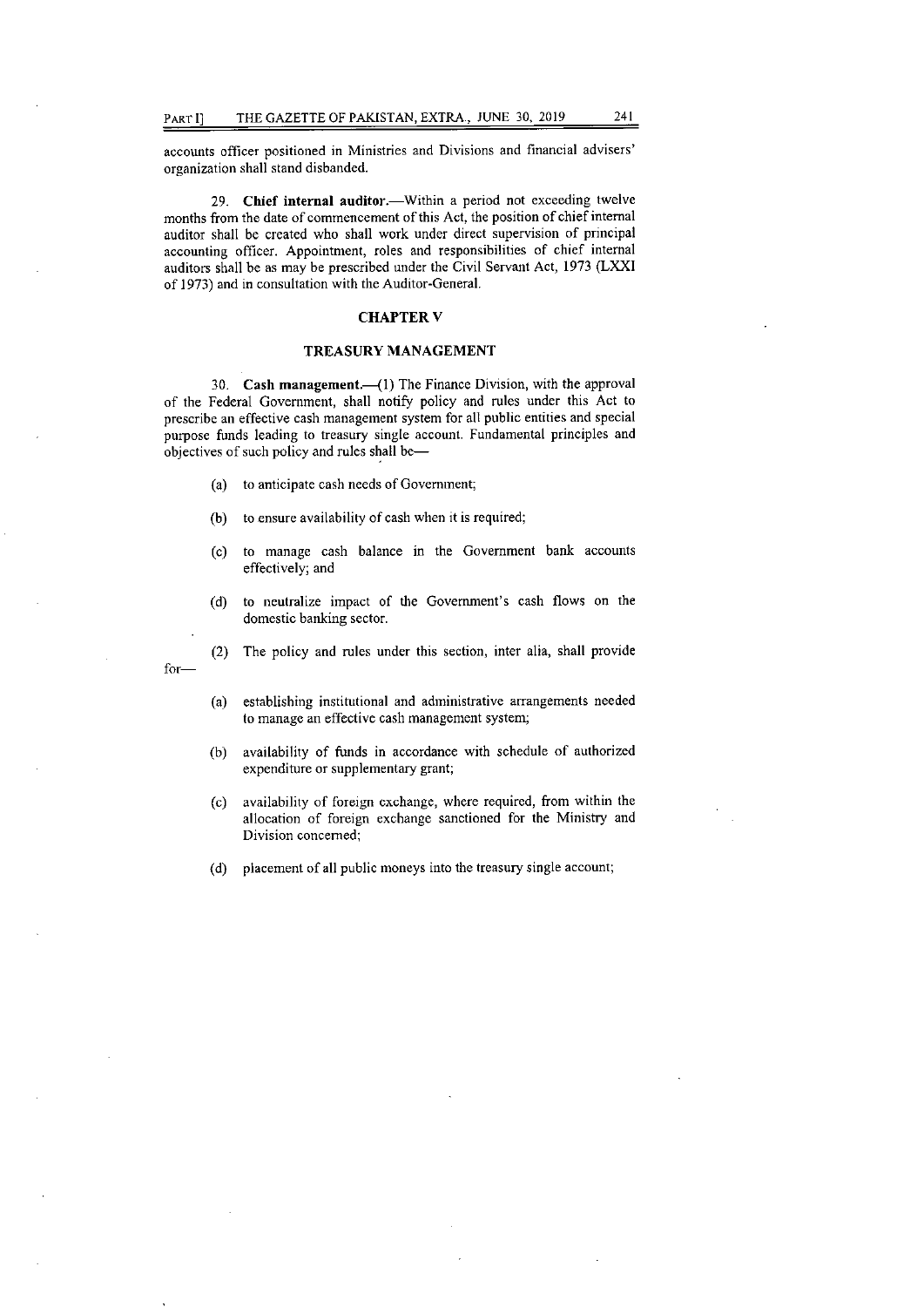- quarterly revenue, expenditure, cash requirement and debt plan  $(e)$ within sanctioned budget;
- gradual expansion of budgetary and accounting framework to all  $(f)$ autonomous entities, declared as such under clause (b) of subsection(1) of section 35;
- usage of idle cash of the autonomous entities, declared as such  $(g)$ under clause (b) of sub-section (1) of section 35; and
- (h) require all principal accounting officers to provide the information deemed necessary for effective operation of the cash management and treasury single account system.

31. Government banking arrangements.—(1) The Federal Government shall maintain its Federal Consolidated Fund Account in the State Bank of Pakistan and it may open its such other bank accounts as may be required by the Finance Division, from time to time, in accordance with the State Bank of Pakistan Act, 1956 (XXXIII of 1956).

These accounts shall be operated by such authorized signatories as may be prescribed by the Finance Division.

For the purpose of effective financial management and taking corrective measures to ensure financial discipline, all banks in Pakistan shall provide such information of all accounts maintained by Ministries and Divisions, attached departments and subordinate offices and public entities as shall be required by the Finance Division, from time to time, though State Bank of Pakistan.

### CHAPTER VI

### SPECIAL PURPOSE FUNDS

32. Special purpose funds.—(1) If monies have been appropriated by the National Assembly to establish a fund, the Finance Division shall notify rules or regulations and issue directives for the management and control of such a fund. Any statutory instrument shall—

- (a) state the purposes for which the special fund has been established;
- $(b)$ identify the principal accounting officer responsible for its operations; and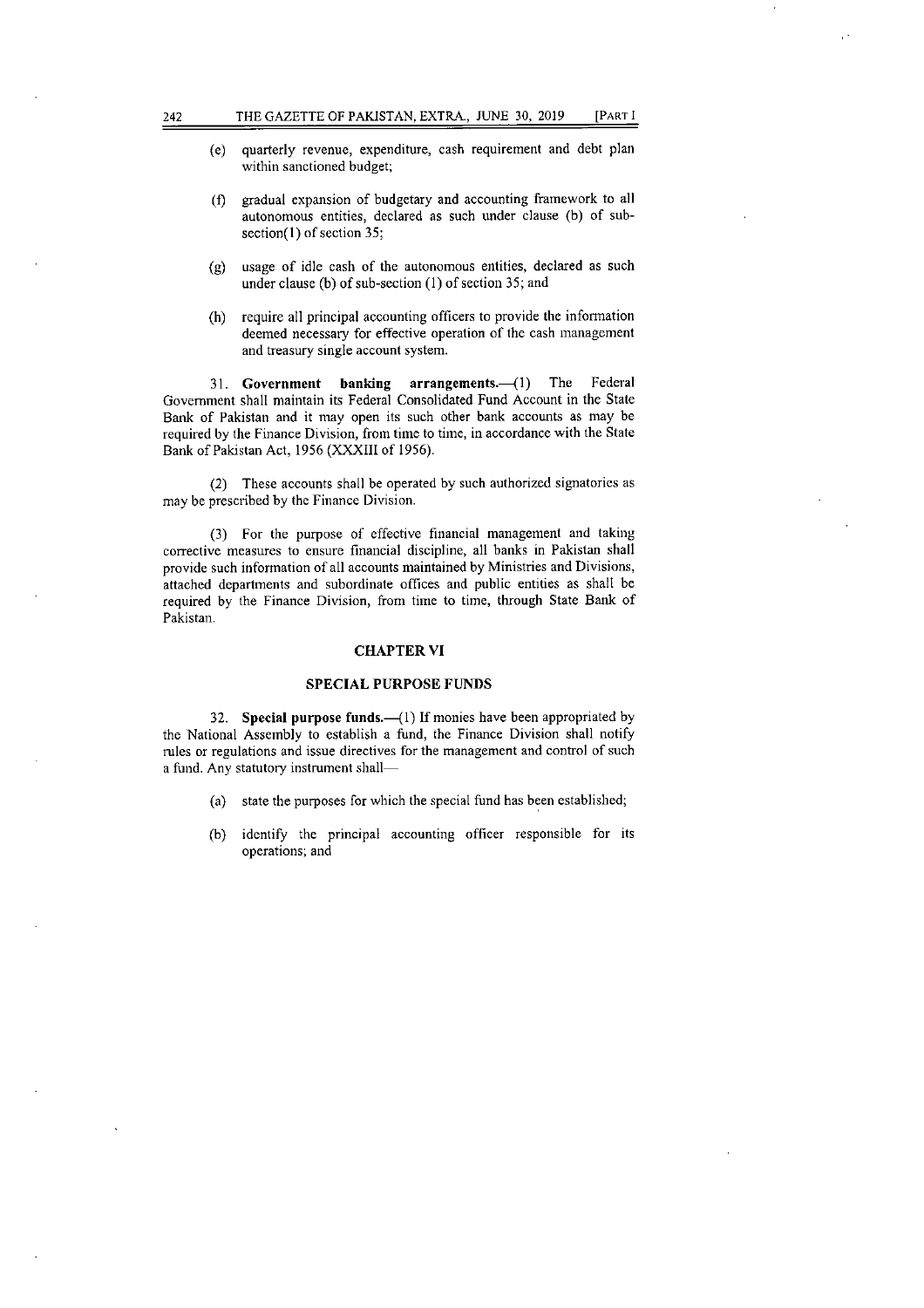specify that the cash balances of such funds shall form part of Public Account of the Federation.

Such funds shall be subject to audit by the Auditor-General of  $(2)$ Pakistan.

- $(3)$ Where the Federal Government is satisfied that either—
- (a) the purposes for which any special fund was established have been fully served; or
- $(b)$  it is in the public interest to wind up a special fund,

it shall notify dissolution of the said special fund and any credit balances in such fund shall be transferred to the Federal Consolidated Fund. An evaluation report and regulation of such funds shall be notified by the Finance Division.

# CHAPTER VII

## ACCOUNTING AND REPORTING

33. Controller General of Accounts.-The Controller General of Accounts shall perform his functions in accordance with the provisions of the Controller General of Accounts (Appointment, Functions and Powers) Ordinance, 2001 (XXIV of 2001).

Mid-year reporting of budget developments.—(1) By twentyeighth February each year, the Federal Government shall place mid-year review report before the National Assembly. The report shall provide budget and actual comparison of revenues, expenditure and financing.

(2) After placing the mid-year review report in the National Assembly, the Finance Division shall publish the report on its official website.

Year-end government performance monitoring report.— Starting from the financial year 2021-22, the Federal Government shall place, within six months of close of financial year, before National Assembly, a government performance monitoring report detailing—

budget and expenditure by outputs; and

planned and delivered key performance targets.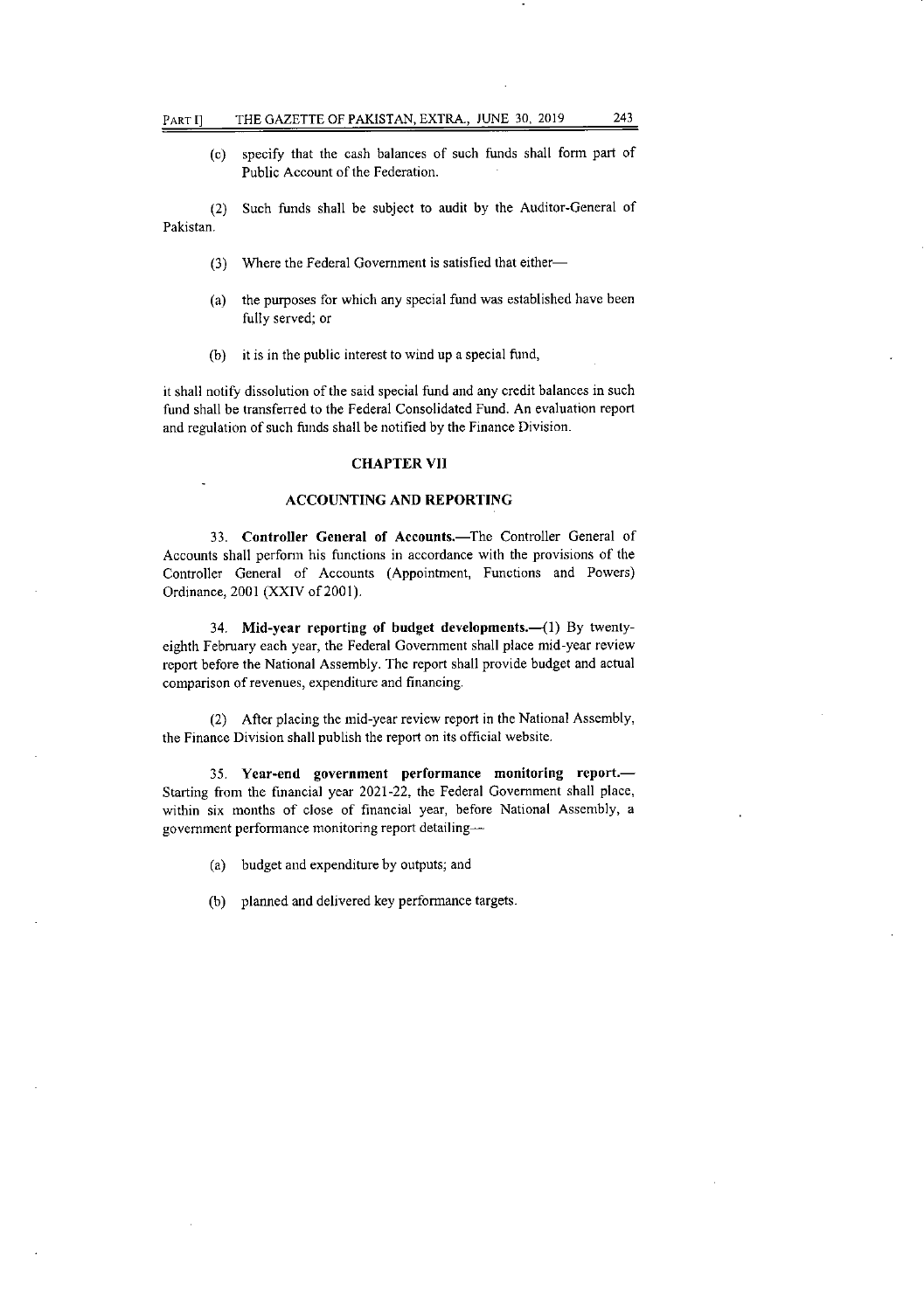### CHAPTER VIII

### PUBLIC ENTITIES

- 36. Public entities.—(1) Where—
- any board, commission, company, corporation, trust or other fund or account is established by or under any law which is fully or substantially funded either from the Federal Consolidated Fund or by way of taxes, levies, duties or other public monies accruing to it in terms of any laws; or
- $(b)$ any entity other than a state enterprise is established by or under any law, the activities of which may result in a financial commitment or other liability being incurred by the Government,

the Federal Government may declare such entity to be a public entity for the purposes of this Act.

(2) The Federal Government shall, by notification in the official Gazette, classify public entities as-

- Government's business enterprises, including public limited  $(a)$ companies or registered companies under the law regulating companies or banking; or
- autonomous entities, which include all public entities that are not Government's business enterprises, which have been established to provide regulatory, research, development and training or are producing goods or services on non-commercial basis.

(3) The Finance Division shall be responsible for notifying the policy framework and guidelines for financial management of Government's business enterprises and autonomous entities, including those related to internal controls, borrowing, cash management, accounting, reporting and external audit.

37. Self-generated revenues.—(1) Revenues collected by an autonomous entity, which arise from any Act or statutory instruments of the Federal Government shall be deposited into the treasury single account.

(2) The Finance Division shall, with approval of the Federal Government, notify policy and guidelines and may issue regulations on the utilization of revenues generated by autonomous entities.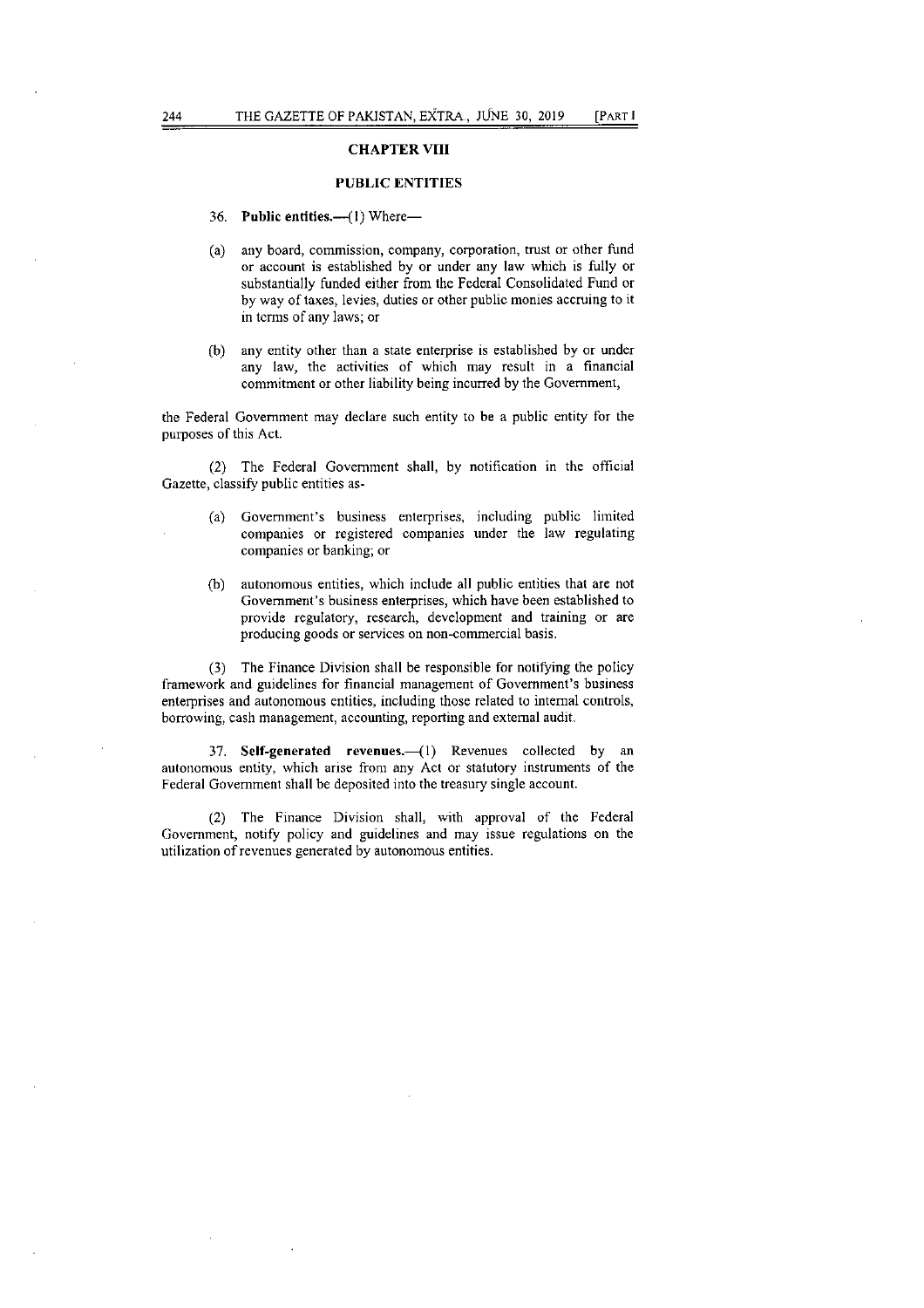38. **Preparation of accounts.—(1)** Accounts of Government's business enterprises shall be prepared in accordance with the provisions of the relevant law. Copy of the audited financial statements shall be made available to the Finance Division within three months of their certification.

The accounts of autonomous entities shall be prepared in accordance with instructions issued by the Controller General of Accounts with approval of the Auditor General. Copy of annual accounts shall be made available to the Finance Division within three months of their finalization.

Audited financial statements and annual accounts referred to in sub-section (1) and sub-section (2) shall be laid before Parliament by President of Pakistan along with other accounts of Federal Government not later than one month after the same are submitted by Auditor-General, except that, if Parliament is not in session, then the accounts shall be laid before it on the first day of the following session.

Any reports laid before Parliament under sub-section (3) shall be referred to the Public Accounts Committee of Parliament.

39. **Audit.—(1)** The audit of all public business enterprises shall be in accordance with the provisions of the relevant law.

(2) The audit of autonomous entities classified shall be in accordance with instructions issued by the Auditor-General.

40. **Dissolution of public entity.—Where** the public entity established under any law or legal instrument stands dissolved or has been wound up, any monies or other resources standing to the credit of the public entity at the time of dissolution or winding up shall be paid into the Federal Consolidated Fund.

#### **CHAPTER IX**

#### **REMOVAL OF DIFFICULTY AND POWER TO MAKE RULES**

**41. Removal of difficulty.—If** any difficulty arises in giving effect to the provisions of this Act, Government may make such order, not inconsistent with the provisions of this Act, as it may consider necessary for removal of such difficulty.

42. **Power to make rules.—(1)** The Federal Government may, by notification in the official Gazette, make rules for carrying out the purposes of this Act.

(2) All existing instruments shall continue in force until altered, amended or repealed by such authority competent to alter, amend or repeal the same.